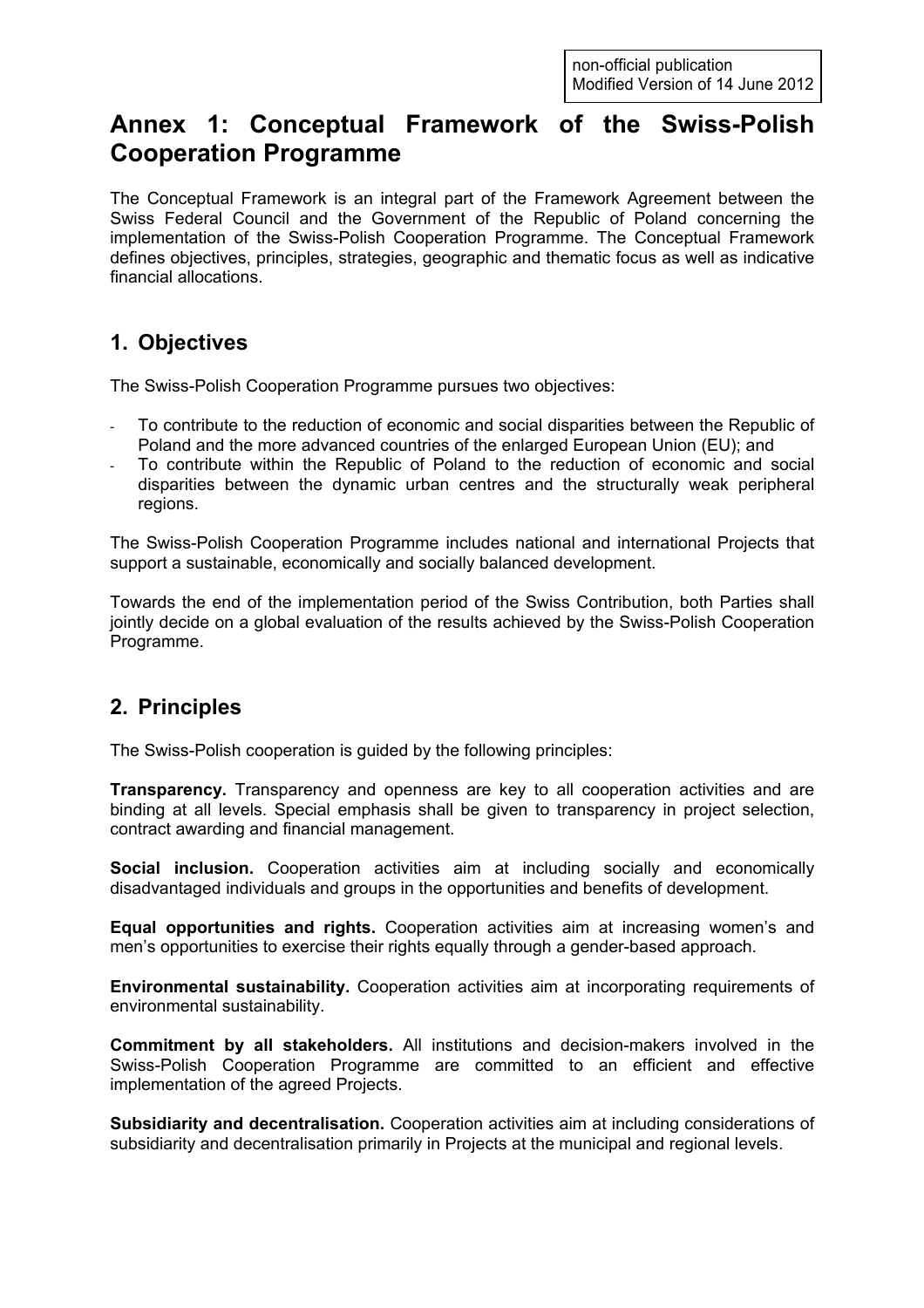#### 3. Strategies

#### Main Strategic Considerations

The Swiss-Polish Cooperation Programme is part of a comprehensive national development planning that includes the structural and cohesion programmes of the EU as well as the programmes of the EEA and the Norwegian Financial Mechanisms. The Swiss Contribution shall be complementary to these programmes and mainly focus on Projects that are not or only partially covered by other financial sources.

Main strategic considerations include:

a. Focusing. The Memorandum of Understanding between the Swiss Federal Council and the Council of the European Union defines four funding guidelines for the Contribution:

- Security, stability and support for reforms;
- Environment and infrastructure;
- Private sector; and
- Human and social development.

These funding guidelines and the related focus areas provide a broad base for cooperation. Efficiency and effectiveness considerations as well as concern for the optimal allocation and use of available resources are important. Therefore, the Swiss-Polish Cooperation Programme shall have a clear strategic focus, guided by the following considerations:

- Concentration on a maximum of eight focus areas in which at least 70% of the Contribution shall be spent (thematic concentration). The selection of the focus areas shall be need-based and take into account specific Swiss know-how.
- Concentration on four peripheral and less-developed regions (NUTS II) in which at least 40% of the Contribution shall be spent (geographic concentration).
- Concentration on a relatively small number of Projects.

b. Programme approach. A programme consists of component projects linked by a common theme or shared objectives. A programme approach shall be applied in focus areas which display several of the following characteristics: large financial Commitments; linking of different levels (national, regional, local); variety of actors; contribution to policy development; significant contributions to capacity building; and application of a common set of rules and procedures. A programme approach implies a delegated authority for decision-making on individual projects. A programme approach includes: an initial assessment of the focus area; the definition of objectives, guidelines and budgets; a programme implementation plan; and a sector monitoring and evaluation concept. To assure efficiency and effectiveness, the contribution to a specific programme shall represent a minimum amount of CHF 4 million.

c. Individual project approach. An individual project approach shall be applied in a focus area in which stand-alone projects shall be implemented. To assure efficiency and effectiveness, the contribution for each project under the individual project approach shall represent in general a minimum amount of CHF 1 million. Higher minimal financial volumes may be agreed upon (see Chapter 5 of this Annex). Block Grant financing may provide a means to accommodate smaller projects (see Annex 3).

d. International Projects. The Contribution may be used to finance international Projects.

e. Partners and beneficiaries. The Swiss-Polish Cooperation Programme shall include partners and beneficiaries from the public and private sectors, non-governmental organisations and other civil society organisations.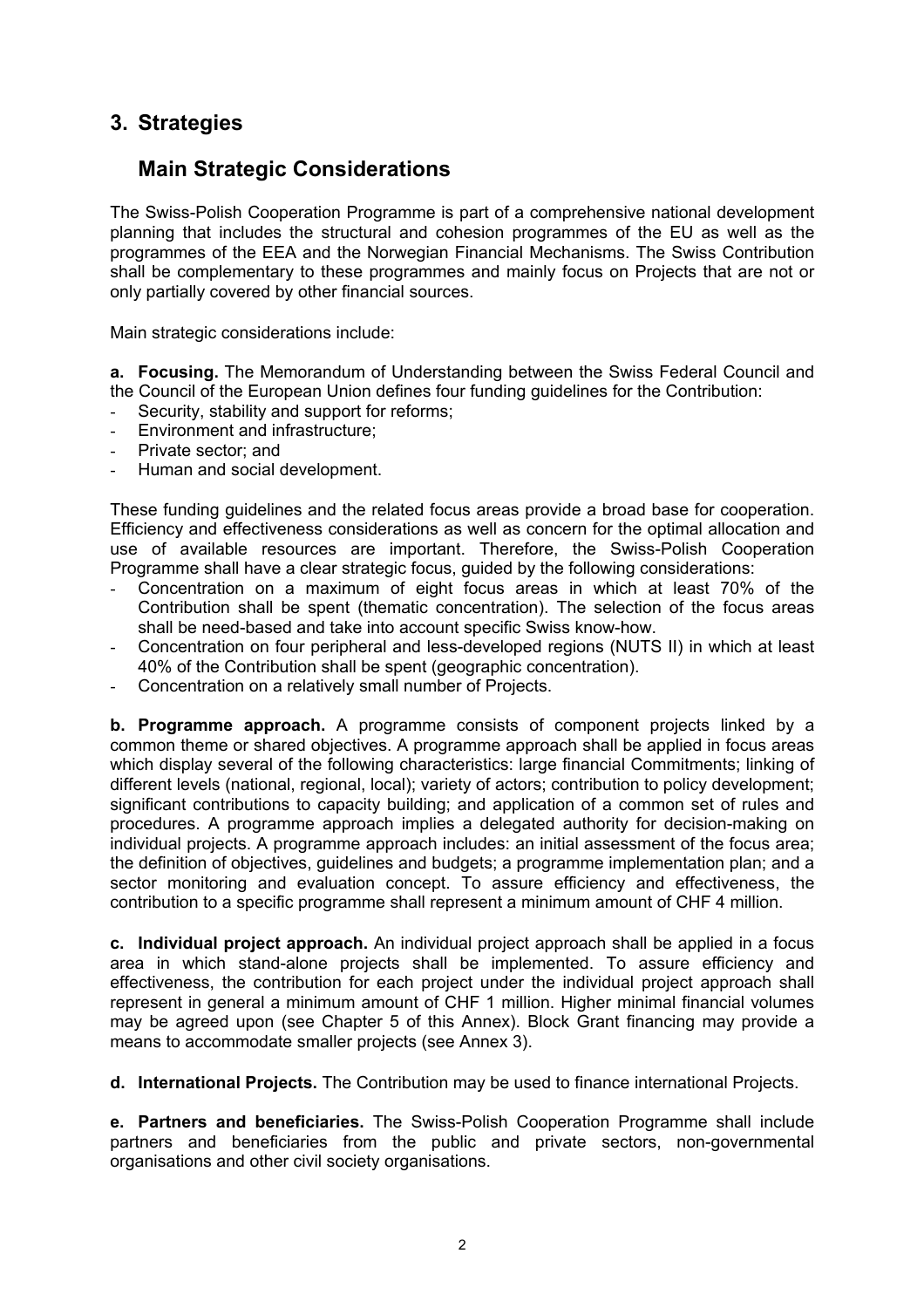f. Partnerships. Partnerships between Swiss and Polish partners are an enriching element of the Swiss-Polish Cooperation Programme. Cooperation and partnerships are strongly encouraged, especially in focus areas in which Switzerland may contribute particular experience, know-how and technologies.

g. Flexibility. Flexibility and the possibility to react to opportunities require that initially only about 80% of the Contribution shall be allocated to particular focus areas and special items. Two years after the beginning of the Swiss-Polish Cooperation Programme, a review shall assess thematic and geographic priorities, redirect the initial financial allocations as agreed, and determine the priorities for the not yet allocated part of the Contribution.

h. Visibility. Visibility of the Swiss-Polish Cooperation Programme for Polish and Swiss citizens is an important aspect that may be taken into account when selecting and implementing Projects. Both Parties undertake to inform proactively on their cooperation.

## 3.2 Implementation Strategies

a. Identifying Projects. Project identification significantly impacts the quality of the Swiss-Polish Cooperation Programme. The Republic of Poland is responsible for the identification of Projects to be financed by the Contribution. Switzerland can offer the Republic of Poland Project proposals.

b. Setting Project selection criteria. Project selection shall be based on a clear set of criteria. General selection criteria shall include:

- Responsiveness to the objectives of the Swiss-Polish Cooperation Programme;
- Adherence to the principles of the Swiss-Polish Cooperation Programme described in Chapter 2 of this Annex;
- Responsiveness to the strategic considerations outlined in Chapter 3.1 of this Annex;
- Anchoring in the national development planning and, if possible, the National Strategic Reference Framework and the respective Operational Programme(s);
- Innovation and/or the potential to offer new solutions that can be applied subsequently on a larger scale (pilot Projects);
- Capacity of the Executing Agency;
- Leverage potential (mobilisation of additional resources);
- Feasibility in the given time-span; and
- Sustainability of results.

Specific selection criteria for each focus area may be formulated prior to starting the implementation of the Swiss-Polish Cooperation Programme.

c. Supporting Project planning. Project preparation and detailed Project planning are of paramount importance for efficiency and effectiveness in Project implementation. Preparation support may be requested by the Republic of Poland or recommended by Switzerland and shall be financed through the Project Preparation Facility (see Annex 3).

d. Enhancing implementation capacities. Successful Project implementation depends on the capacities of the implementing and monitoring organisations. If need be, capacity enhancement may be requested by the Republic of Poland or recommended by Switzerland and may be financed by the Contribution as an integral part of Project financing.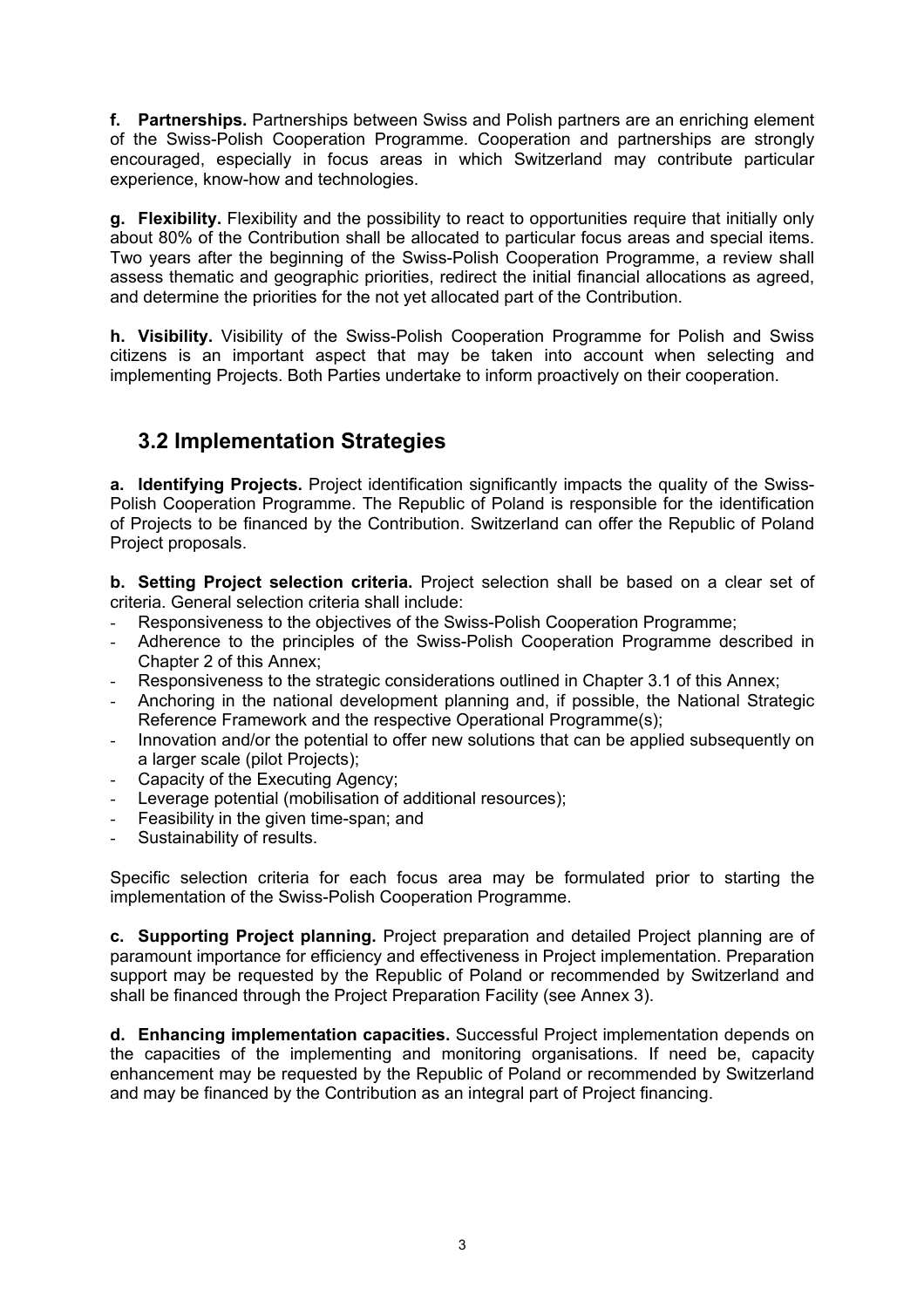## 4. Geographic Focus

At least 40% of the Swiss-Polish Cooperation Programme shall be spent in the Lubelskie Region, the Podkarpackie Region, the Świętokrzyskie Region and the Małopolskie Region.

### 5. Thematic Focus and Indicative Financial Allocations<sup>\*</sup>

The following thematic focus and indicative financial allocations shall apply to the Swiss-Polish Cooperation Programme:

| 1. Security, Stability and Support for Reforms |                                                                                        |                                                                                                                                                                                                                                                                                                                                                                                                                                                                                                                                                                                                                                                                                                                                                                                                                                                                                                                                                                                                                                                                                                                                                                                                                                                                                                                                                                                                                                                                                      |                                           |
|------------------------------------------------|----------------------------------------------------------------------------------------|--------------------------------------------------------------------------------------------------------------------------------------------------------------------------------------------------------------------------------------------------------------------------------------------------------------------------------------------------------------------------------------------------------------------------------------------------------------------------------------------------------------------------------------------------------------------------------------------------------------------------------------------------------------------------------------------------------------------------------------------------------------------------------------------------------------------------------------------------------------------------------------------------------------------------------------------------------------------------------------------------------------------------------------------------------------------------------------------------------------------------------------------------------------------------------------------------------------------------------------------------------------------------------------------------------------------------------------------------------------------------------------------------------------------------------------------------------------------------------------|-------------------------------------------|
| $\mathsf{N}^\circ$                             | <b>Focus areas</b>                                                                     | Approach, objectives and eligible Projects                                                                                                                                                                                                                                                                                                                                                                                                                                                                                                                                                                                                                                                                                                                                                                                                                                                                                                                                                                                                                                                                                                                                                                                                                                                                                                                                                                                                                                           | <b>Indicative financial</b><br>allocation |
| 1                                              | Regional<br>development<br>initiatives in<br>peripheral or<br>disadvantaged<br>regions | Programme approach with one objective:<br>Objective in the geographic focus area:<br>One specific objective related to the increase of<br>employment and income is fully achieved in a<br>sub-region through the implementation of an<br>integrated strategy (covering different sectors) by<br>selected partnerships.<br>The sub-region groups several rural municipalities<br>around 1-2 urban municipalities. These urban<br>municipalities will function as<br>sub-regional<br>centres.<br>A partnership of the sub-region develops an<br>integrated strategy and implements the related<br>multi-thematic, local development programme.<br>The programme is composed by a set of<br>measures (projects), some of them to be co-<br>financed by the Swiss Contribution. A programme<br>in a sub-region would amount to 5 to 10 million<br>CHF.<br>The integrated strategy addresses economic<br>development objectives, like for example:<br>Development of local agricultural processing<br>$\overline{\phantom{a}}$<br>and entrepreneurship;<br>Development of human resources in particular<br>as regards rural youth, taking into account<br>modern forms of vocational training and life-<br>long education;<br>Development of networks, partnerships, social<br>$\blacksquare$<br>capital - support for non-governmental<br>institutions and organisations involved in rural<br>development;<br>Creation of a mechanism for financing and<br>supporting local investments. | Up to<br>47 699 602 CHF                   |

 $\overline{a}$ ∗ Modified on 15 February 2012 and on 14 June 2012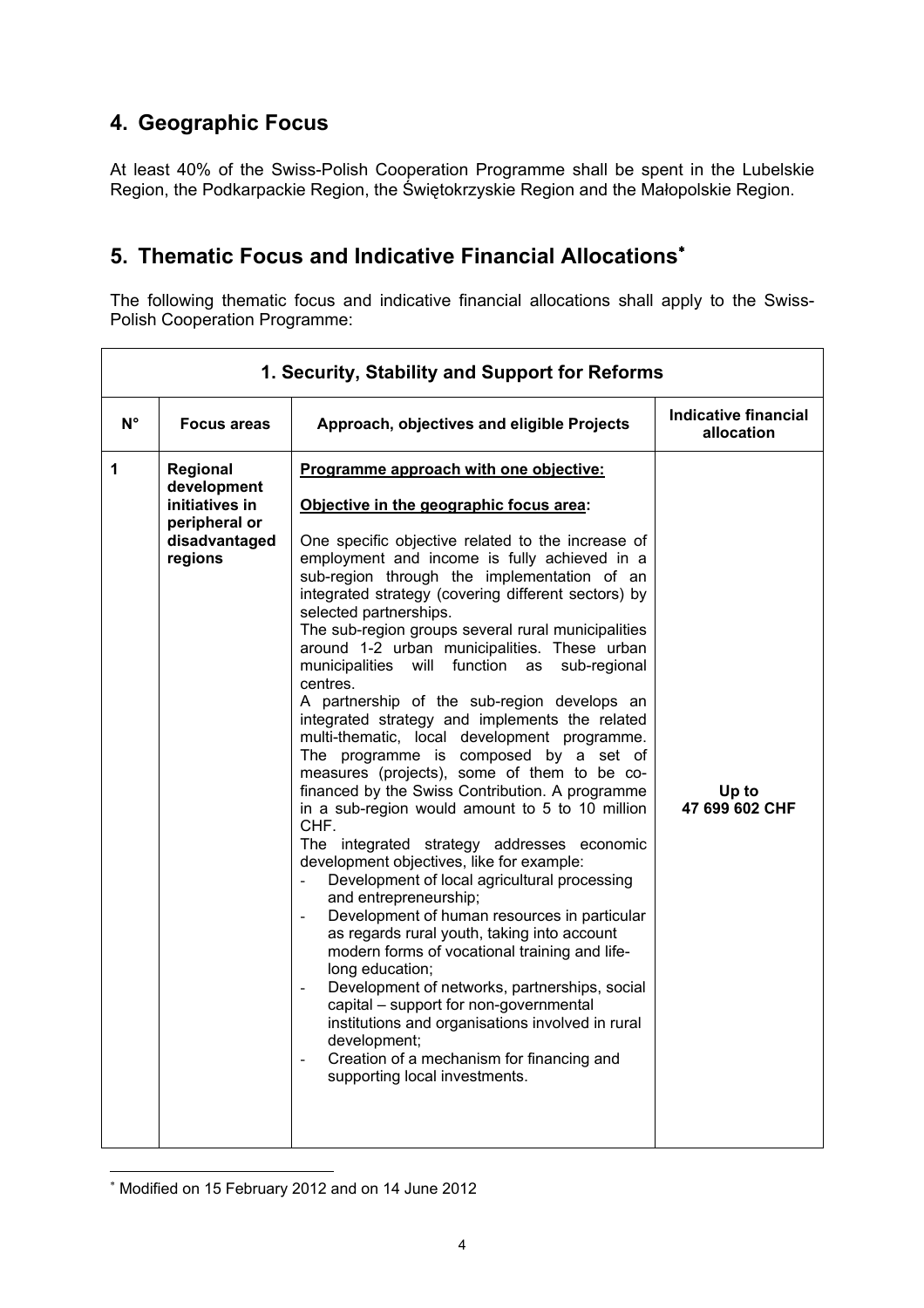| $\mathbf{2}$ | Measures to<br>secure borders | <b>Individual Project approach with the following</b><br>objective:                                                                                                        |                         |
|--------------|-------------------------------|----------------------------------------------------------------------------------------------------------------------------------------------------------------------------|-------------------------|
|              |                               | To contribute to the protection of eastern EU<br>Borders.                                                                                                                  |                         |
|              |                               | <b>Types of eligible Projects:</b>                                                                                                                                         |                         |
|              |                               | Strengthening the efficiency and effectiveness<br>of the border check points                                                                                               |                         |
|              |                               | Strengthening of customs services units<br>tasked with the crime-fighting                                                                                                  | Up to<br>32 000 000 CHF |
|              |                               | Improve IT infrastructure, equipment and<br>management of border check points, including<br>the elaboration and implementation of digital<br>system of radio communication |                         |
|              |                               | Improvements in the<br>0f<br>management<br>immigration and asylum issues                                                                                                   |                         |
|              |                               | Awareness capmpaigns and activities at<br>strenghtening the [internal] security                                                                                            |                         |

| 2. Environment and Infrastructure |                                                                             |                                                                                                                                                                                                                        |                                    |  |
|-----------------------------------|-----------------------------------------------------------------------------|------------------------------------------------------------------------------------------------------------------------------------------------------------------------------------------------------------------------|------------------------------------|--|
| $N^{\circ}$                       | <b>Focus areas</b>                                                          | Approach, objectives and eligible Projects                                                                                                                                                                             | Indicative financial<br>allocation |  |
| 3                                 | <b>Rehabilitation</b><br>and<br>modernisation<br>of basic<br>infrastructure | Individual Project approach with 3 objectives:<br>A minimum of 30% of the amount allocated to this<br>thematic focus area shall be used for Projects in<br>the geographical focus areas.                               |                                    |  |
|                                   | and                                                                         | Objective 1                                                                                                                                                                                                            |                                    |  |
|                                   | Improvement<br>of the<br>environment                                        | To enhance municipal infrastructure services in<br>order to increase living standards and promote<br>economic development.<br>Types of eligible Projects: Projects of a<br>minimum value of CHF 15 million each in the | Up to                              |  |
|                                   |                                                                             | fields of:<br>Solid waste<br>management: Collection,<br>separation and treatment of waste and of<br>hazardous waste, including hospital waste                                                                          | 188 908 779 CHF                    |  |
|                                   |                                                                             | <b>Objective 2</b>                                                                                                                                                                                                     |                                    |  |
|                                   |                                                                             | To increase energy efficiency and to reduce<br>emissions, in particular greenhouse gases and<br>hazardous substances.                                                                                                  |                                    |  |
|                                   |                                                                             | Types of eligible Projects: Projects of a<br>minimum value of CHF 10 million each in the                                                                                                                               |                                    |  |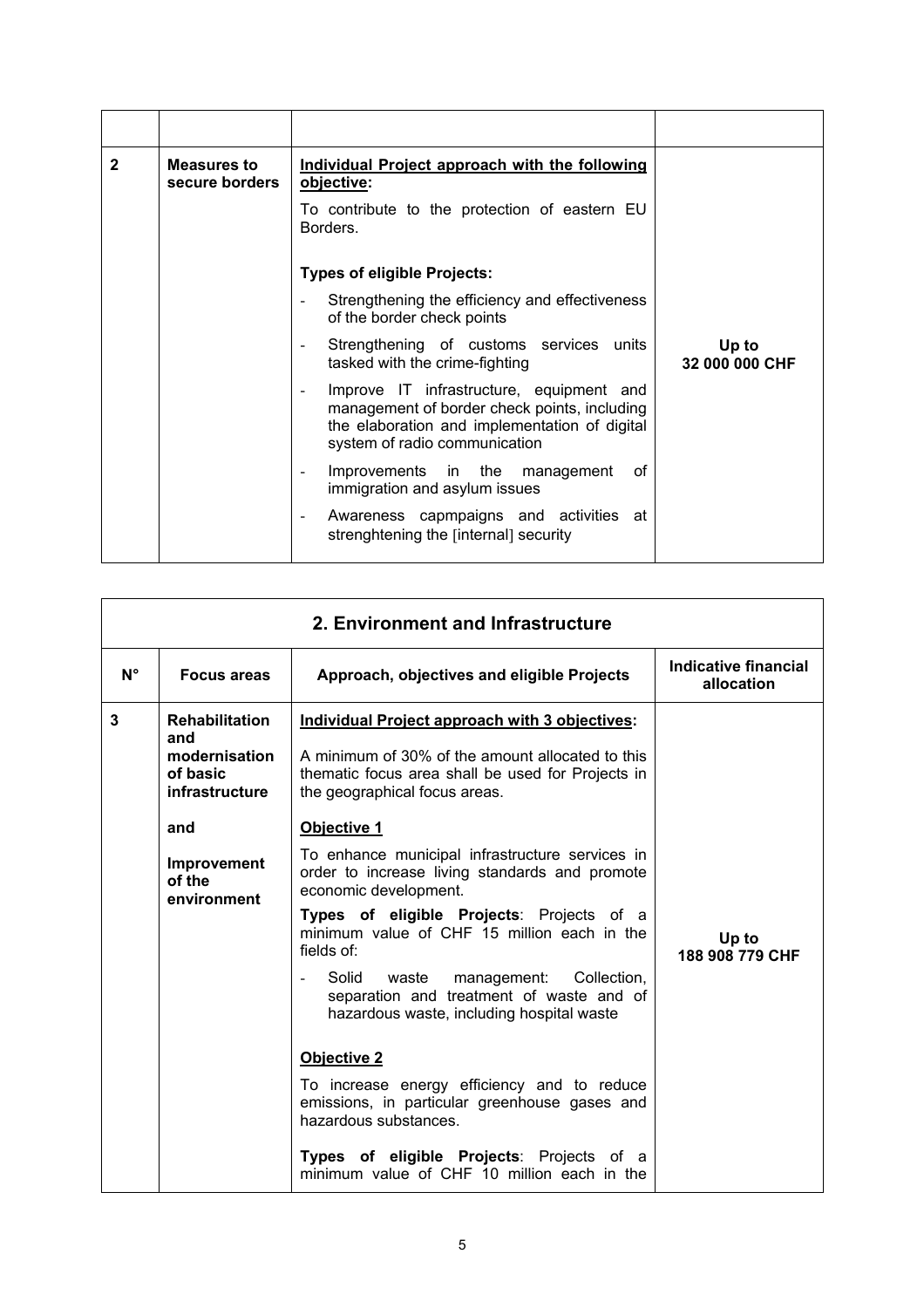|   |                                                 | fields of:                                                                                                                                                            |                        |
|---|-------------------------------------------------|-----------------------------------------------------------------------------------------------------------------------------------------------------------------------|------------------------|
|   |                                                 | Introduction of renewable energy systems<br>solar, wind, small hydropower,<br>(e.g.<br>geothermal, biomass, etc.)                                                     |                        |
|   |                                                 | Improvement of energy efficiency: e.g.<br>$\overline{a}$<br>reduction of energy losses                                                                                |                        |
|   |                                                 | Reduction of emissions from thermal power<br>$\overline{\phantom{a}}$<br>plants and district heating systems                                                          |                        |
|   |                                                 | Objective 3                                                                                                                                                           |                        |
|   |                                                 | To improve the management, the safety, the<br>efficiency and the reliability of communal/regional<br>public transportation systems.                                   |                        |
|   |                                                 | Types of eligible Projects: Projects of a<br>minimum value of CHF 3 million each, for<br>hardware CHF 10 million each in the fields of:                               |                        |
|   |                                                 | Project preparation (feasibility studies) for<br>$\overline{\phantom{a}}$<br>major traffic investment Projects                                                        |                        |
|   |                                                 | Small and well targeted railway infrastructure<br>$\overline{\phantom{a}}$<br>and rolling stock projects                                                              |                        |
|   |                                                 | Modernization of monitoring and steering<br>$\qquad \qquad \blacksquare$<br>systems                                                                                   |                        |
|   |                                                 | Passenger services and ticketing                                                                                                                                      |                        |
| 4 | <b>Biodiversity</b><br>and nature<br>protection | Individual Project approach with the following<br>objective:                                                                                                          |                        |
|   | and                                             | To protect nature and the functioning of eco-<br>systems in a sustainable manner in the                                                                               |                        |
|   | Cross-border                                    | geographic focus areas.                                                                                                                                               |                        |
|   | environmental<br>initiatives                    | <b>Types of eligible Projects:</b>                                                                                                                                    |                        |
|   |                                                 | Development<br>and<br>implementation<br>οf<br>integrated<br>natural resources management<br>concepts<br>including<br>protection,<br>nature<br>economic and social use | Up to<br>9 818 134 CHF |
|   |                                                 | Promotion<br>of<br>eco-tourism,<br>including<br>$\overline{\phantom{a}}$<br>recreational and informational infrastructure                                             |                        |
|   |                                                 | building<br>and<br>Awareness<br>environmental<br>$\overline{a}$<br>protection requirements                                                                            |                        |
|   |                                                 | Capacity building in stakeholder organizations<br>$\overline{\phantom{a}}$                                                                                            |                        |
|   |                                                 | convention:<br>Networking<br>Carpathian<br>and<br>$\overline{a}$<br>implementation                                                                                    |                        |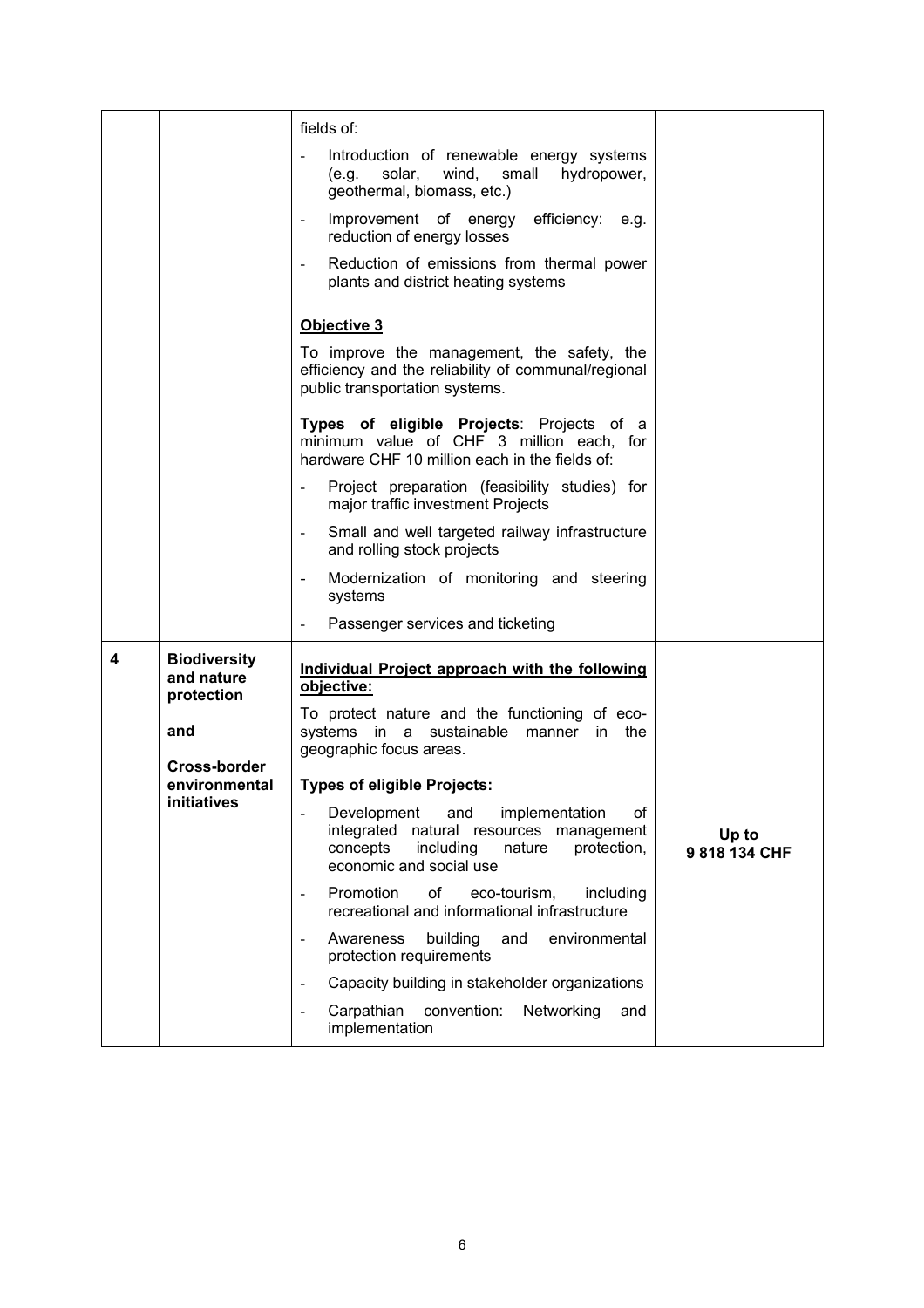| 3. Private Sector                                               |                                                                                          |                                                                                                                                                                                                                                                                    |                                           |
|-----------------------------------------------------------------|------------------------------------------------------------------------------------------|--------------------------------------------------------------------------------------------------------------------------------------------------------------------------------------------------------------------------------------------------------------------|-------------------------------------------|
| $N^{\circ}$                                                     | <b>Focus areas</b>                                                                       | Approach, objectives and eligible Projects                                                                                                                                                                                                                         | <b>Indicative financial</b><br>allocation |
| 5<br>Improving the<br>business<br>environment<br>and the access |                                                                                          | Individual Project approach with the following<br>objective:<br>To promote employment creation.<br><b>Types of eligible Projects:</b>                                                                                                                              |                                           |
|                                                                 | to financing for<br><b>SMEs</b>                                                          | Equity and debt participation in local financial<br>$\blacksquare$<br>intermediaries                                                                                                                                                                               |                                           |
|                                                                 |                                                                                          | Financial services provided by local financial<br>$\overline{\phantom{m}}$<br><i>intermediaries</i><br>small<br>to<br>and<br>medium<br>enterprises (credit, leasing, guarantees), e.g.<br>in the framework of specific instruments of<br>multilateral institutions | Up to<br>63 million CHF                   |
|                                                                 |                                                                                          | A minimum of 30% of the amount allocated to this<br>thematic focus area shall be used for the types of<br>eligible<br>Projects<br>mentioned<br>above<br>in the<br>geographical focus areas.                                                                        |                                           |
|                                                                 |                                                                                          | Institutional and regulatory capacity building<br>ä,<br>for corporate sector financial reporting and<br>auditing at the national level (10 million CHF)                                                                                                            |                                           |
| 6                                                               | Development of<br>the private<br>sector and<br>promotion of<br>exports of<br><b>SMEs</b> | Individual Project approach with the following<br>objective:<br>To increase the market shares of Polish exports<br>of goods and services where possible taking<br>regional disparities into account.                                                               |                                           |
|                                                                 |                                                                                          | <b>Types of eligible Projects:</b>                                                                                                                                                                                                                                 | Up to<br>4 866 117 CHF                    |
|                                                                 |                                                                                          | Strengthening of local service providers in the<br>area of eco-efficiency and corporate social<br>responsibility                                                                                                                                                   |                                           |
|                                                                 |                                                                                          | Tourism hospitality education programmes<br>$\overline{\phantom{a}}$<br>and tourism destination planning                                                                                                                                                           |                                           |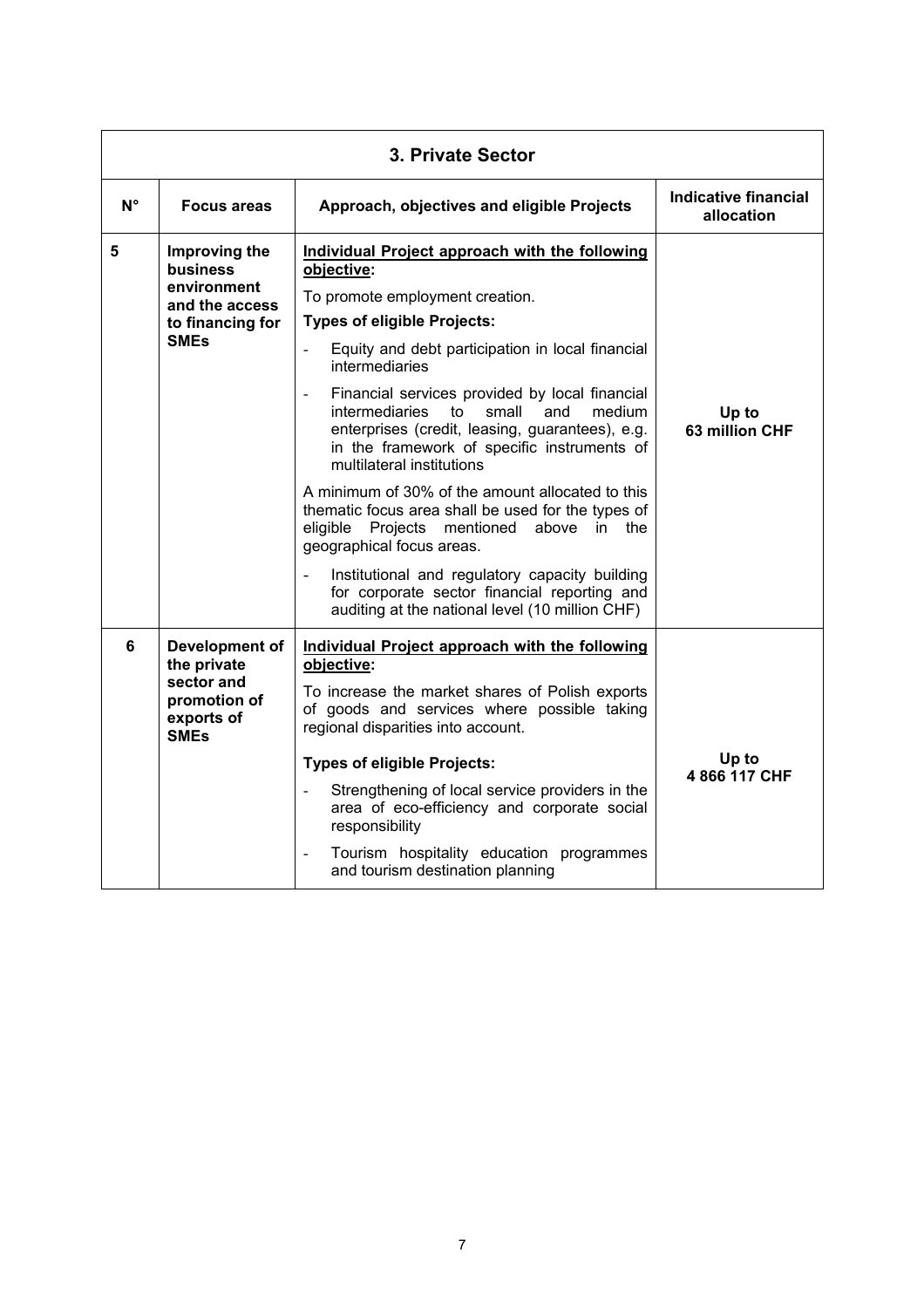| 4. Human and Social Development |                    |                                                                                                                                                                                                                                      |                                    |  |
|---------------------------------|--------------------|--------------------------------------------------------------------------------------------------------------------------------------------------------------------------------------------------------------------------------------|------------------------------------|--|
| $N^{\circ}$                     | <b>Focus areas</b> | Approach, objectives and eligible Projects                                                                                                                                                                                           | Indicative financial<br>allocation |  |
| $\overline{7}$                  | <b>Health</b>      | Programme<br>approach with the following<br>objectives:                                                                                                                                                                              |                                    |  |
|                                 |                    | Objective 1                                                                                                                                                                                                                          |                                    |  |
|                                 |                    | To promote healthy lifestyles and to prevent<br>communicable diseases on national level and in<br>geographical focus areas.                                                                                                          |                                    |  |
|                                 |                    | <b>Types of eligible Projects:</b>                                                                                                                                                                                                   |                                    |  |
|                                 |                    | Development<br>of health<br>promotion<br>and<br>$\overline{\phantom{a}}$<br>prevention strategies and structures (both<br>governmental as well as non-governmental)                                                                  |                                    |  |
|                                 |                    | Primarily large scale and long-term (3 to 5<br>$\blacksquare$<br>health<br>promotion<br>and<br>years)<br>disease<br>prevention campaigns (e.g. alcohol, tobacco,<br>HIV/AIDS, tuberculosis, narcotics, obesity) at<br>national level |                                    |  |
|                                 |                    | Smaller scale health promotion and disease<br>prevention campaigns at regional and local<br>level                                                                                                                                    |                                    |  |
|                                 |                    | Health education<br>programmes<br>(e.g.<br>for<br>children and young adolescents)                                                                                                                                                    |                                    |  |
|                                 |                    | <b>Objective 2</b>                                                                                                                                                                                                                   | Up to<br>38 979 938 CHF            |  |
|                                 |                    | To strengthen primary health care and social<br>services in the peripheral and disadvantageous<br>region of the geographic focus areas in favouring<br>a multi-sectorial programmatic approach.                                      |                                    |  |
|                                 |                    | <b>Types of eligible Projects:</b>                                                                                                                                                                                                   |                                    |  |
|                                 |                    | Capacity enhancement in policy and strategy<br>development on regional (and national) level<br>concerning the elderly and handicapped<br>persons                                                                                     |                                    |  |
|                                 |                    | Enhancing service delivery for the elderly and<br>the handicapped persons                                                                                                                                                            |                                    |  |
|                                 |                    | Equipment and training for nursing at the<br>$\overline{\phantom{a}}$<br>primary level and social services                                                                                                                           |                                    |  |
|                                 |                    | Equipment for and training of staff for<br>$\overline{\phantom{a}}$<br>ambulatory and nursing home care                                                                                                                              |                                    |  |
|                                 |                    | Strengthening<br>quality<br>οf<br>access<br>and<br>$\blacksquare$<br>ambulatory and nursing home care for the<br>elderly                                                                                                             |                                    |  |
|                                 |                    | for<br>professionals<br>Training<br>working<br>in<br>ambulatory and nursing home care                                                                                                                                                |                                    |  |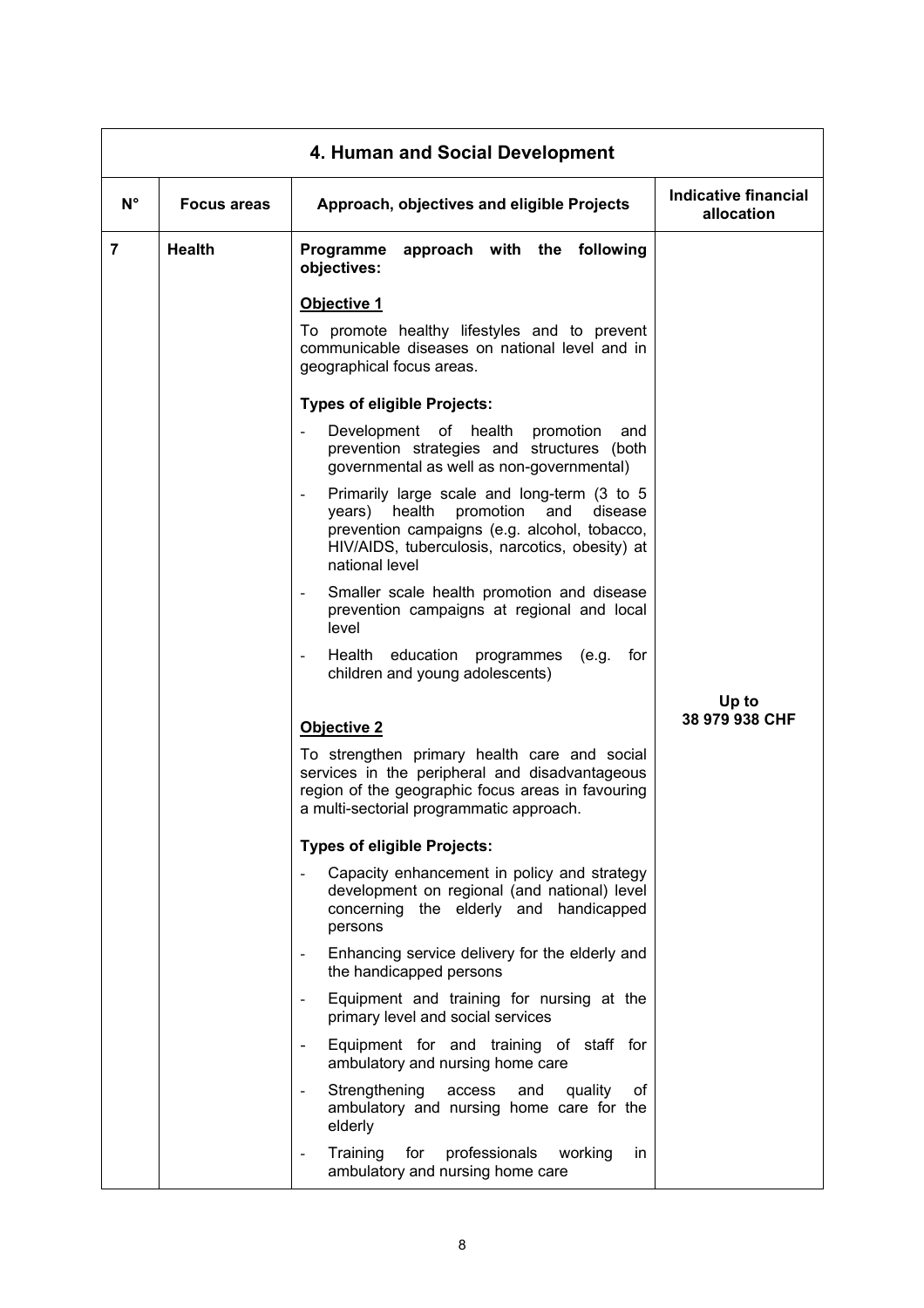|   |                                           | Establishment / renovation of hospices<br>facilities as part of a larger programme<br>Capacity enhancement of governmental and<br>$\overline{\phantom{a}}$<br>non governmental institutions for a better<br>integration of handicapped persons (training,<br>job)<br>Supporting counselling and care facilities and<br>foster families<br>Supporting<br>community<br>(incl.<br>homes<br>$\overline{\phantom{a}}$<br>equipment and renovation)                                 |                         |
|---|-------------------------------------------|-------------------------------------------------------------------------------------------------------------------------------------------------------------------------------------------------------------------------------------------------------------------------------------------------------------------------------------------------------------------------------------------------------------------------------------------------------------------------------|-------------------------|
| 8 | <b>Research and</b><br><b>Development</b> | Programme approach with three objectives:<br>Objective 1<br>To strengthen the scientific potential through<br>scholarship programmes in Switzerland.<br><b>Types of eligible Projects:</b>                                                                                                                                                                                                                                                                                    |                         |
|   |                                           | Scholarship Fund <sup>1</sup> for advanced degree and<br>post-graduate programmes in Switzerland<br>(CHF 12 million)<br>Objective 2<br>To enhance access to higher education.<br>Scholarship<br>between<br>the<br>programmes<br>Republic of Poland and EU's neighbouring<br>countries for advanced degree and post-<br>graduate studies in the Republic of Poland                                                                                                             | Up to<br>42 200 000 CHF |
|   |                                           | <b>Objective 3</b><br>To contribute to the knowledge based economy<br>through the enhancement of the knowledge base<br>and in particular through applied research as well<br>as know-how and technology transfer.<br><b>Types of eligible Projects:</b><br>institutional<br>Joint research Projects<br>and<br>partnerships in applied research<br>Equipment for applied research Projects<br>Incubators to facilitate spin-offs<br>Capacity building in innovation management |                         |

 1 Rules and procedures for the Scholarship Fund will be different from those defined in Annex 2.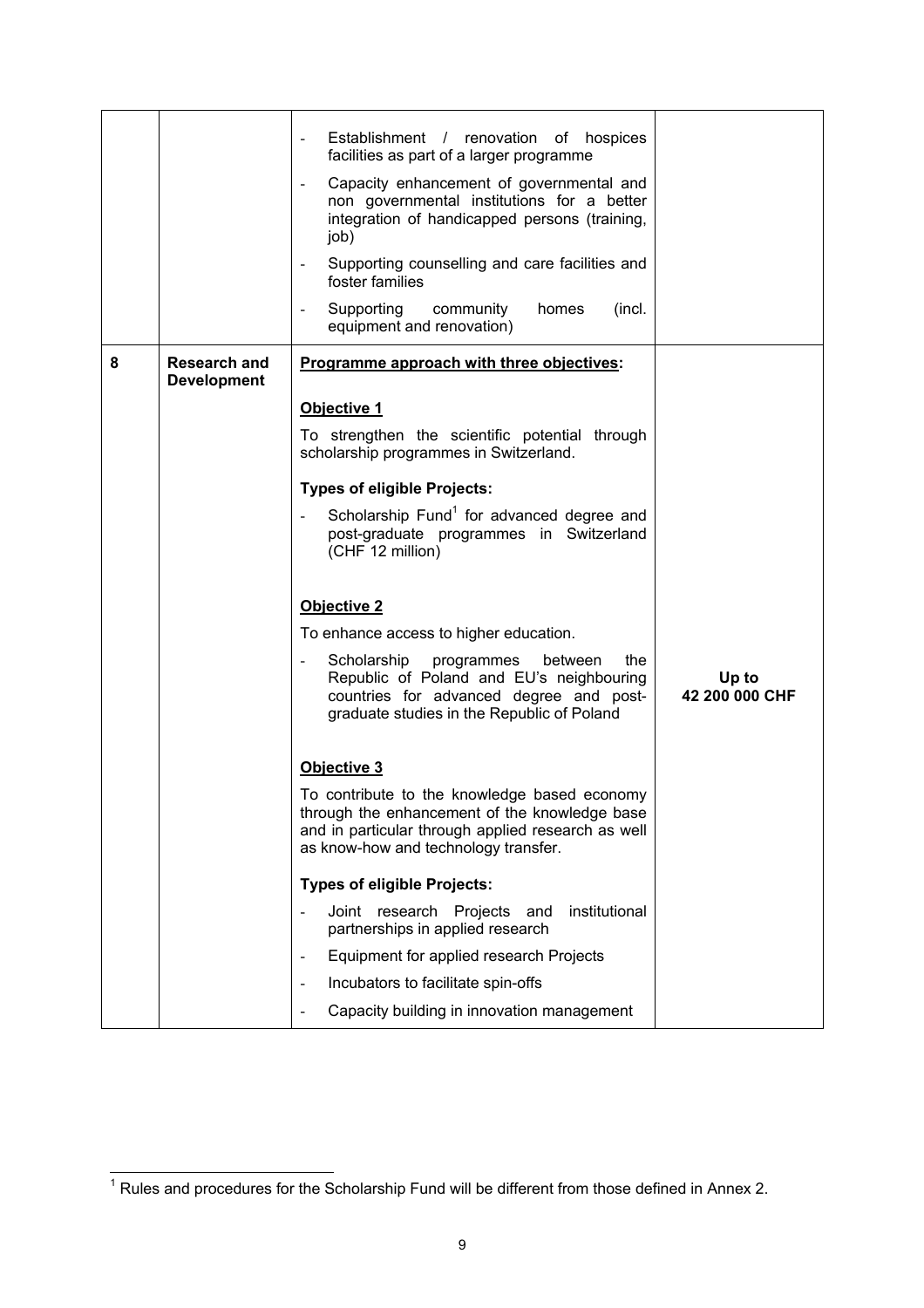| <b>5. Special Allocations</b>                    |                                                                                                                                                                                                    |                                           |
|--------------------------------------------------|----------------------------------------------------------------------------------------------------------------------------------------------------------------------------------------------------|-------------------------------------------|
| Item                                             | <b>Content</b>                                                                                                                                                                                     | <b>Indicative financial</b><br>allocation |
| <b>Block Grant</b>                               | Programme approach with two objectives:                                                                                                                                                            |                                           |
|                                                  | Objective 1                                                                                                                                                                                        |                                           |
|                                                  | To promote civil society's contribution to economic<br>and social cohesion as important actors of<br>development and participation.                                                                |                                           |
|                                                  | <b>Types of eligible Projects:</b>                                                                                                                                                                 |                                           |
|                                                  | Block Grant(s) to the civil society/NGOs<br>contributing primarily to social service<br>provision as well as environmental concerns,<br>allowing to<br>strengthen<br>organisational<br>capacities. | Up to<br>28 101 153 CHF                   |
|                                                  | Objective 2                                                                                                                                                                                        |                                           |
|                                                  | To promote and/or enhance partnerships between<br>municipalities and regions of the Republic of<br>Poland and Switzerland.                                                                         |                                           |
|                                                  | <b>Types of eligible Projects</b>                                                                                                                                                                  |                                           |
|                                                  | Block Grant for the financing of small joint<br>projects in the frame of partnerships                                                                                                              |                                           |
| <b>Project Proposed by</b><br><b>Switzerland</b> | Modernization of the building of Special School as<br>well as construction of the Center of Cultural<br>Integration in Łodygowice                                                                  | Up to<br>500 000 CHF                      |
| <b>Project Preparation</b>                       | Priority objective:                                                                                                                                                                                |                                           |
| <b>Facility</b>                                  | To support the preparation of Final Project<br>Proposals.                                                                                                                                          | Up to<br>996 277 CHF                      |
| <b>Swiss Programme</b><br><b>Management</b>      | Swiss-Polish<br>administration<br>οf<br>the<br><b>Swiss</b><br>Cooperation Programme.                                                                                                              | 24.45 million CHF                         |
| <b>Polish Technical</b><br><b>Assistance</b>     | administration<br>of<br>Polish<br>the<br>Swiss-Polish<br>Cooperation Programme including<br>preparation,<br>implementation, monitoring, evaluation.                                                | Up to<br>7.5 million CHF                  |

| <b>Overview on the Indicative Allocations</b>  |                                             |  |  |
|------------------------------------------------|---------------------------------------------|--|--|
| <b>Funding guidelines</b>                      | Indicative financial<br>allocation<br>(CHF) |  |  |
| 1. Security, Stability and support for Reforms | 79 699 602                                  |  |  |
| 2. Environment and Infrastructure              | 198 726 913                                 |  |  |
| 3. Private Sector                              | 67 866 117                                  |  |  |
| 4. Human and Social Development                | 81 179 938                                  |  |  |